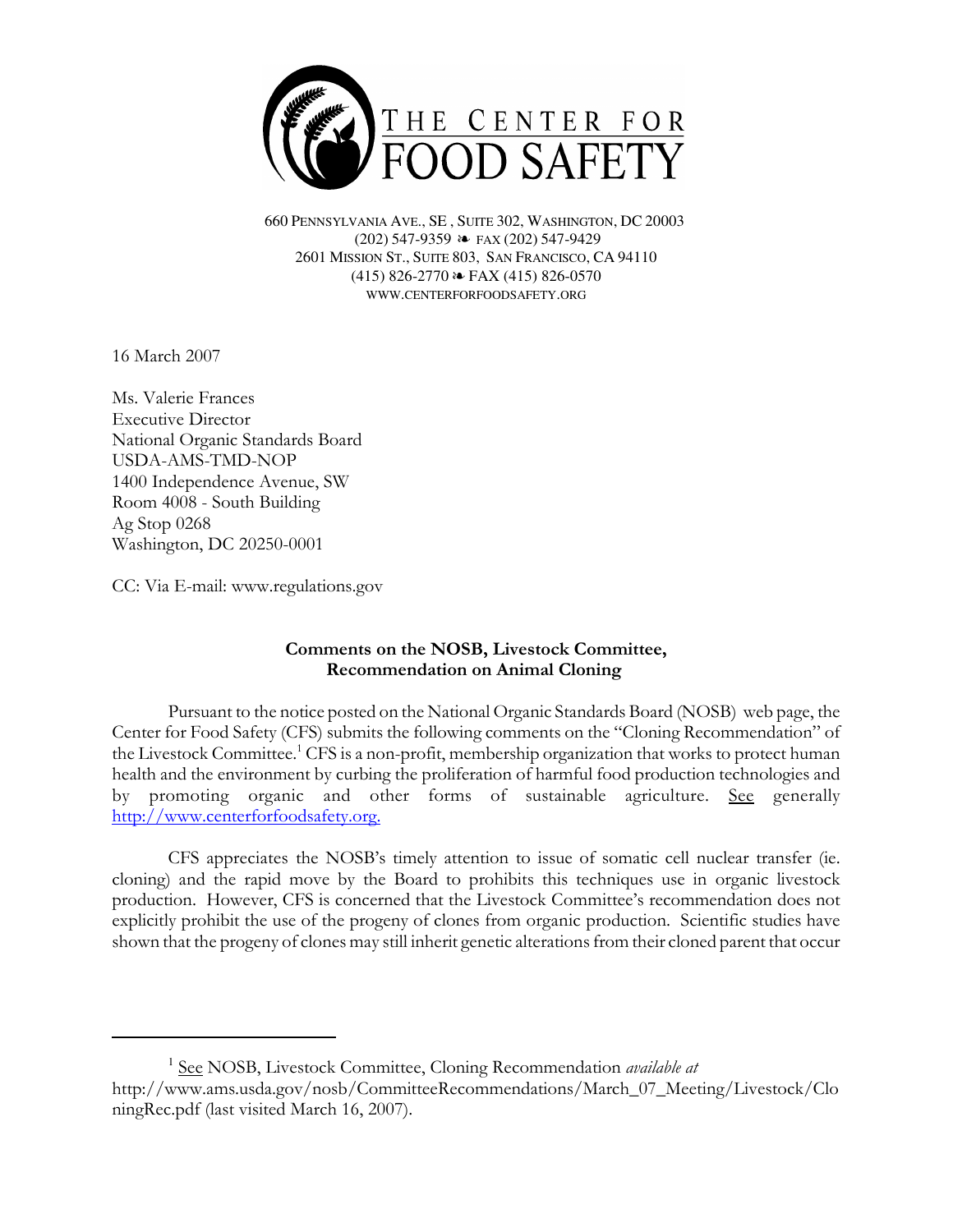during when cloned parent is created.<sup>2</sup> Given this potential, there does not appear to a sound scientific basis for the NOSB to make a distinction between cloned animals and their progeny. Indeed, it is the presence of these subtle genetic aberrations that, among other things, gives rise to a number of the animal welfare, human health and ethical concerns that have been voiced about cloning.

Moreover, the organic regulations certify to a production process. As such, any livestock that traces it creation back to an animal in which the use an excluded method occurred should be prohibited. For example, this is true of how the existing regulation address genetically engineered plants. Any seed or plant that is the result of breeding using a genetically engineered parent plant is prohibited. The resulting plant will have inherited some of the genetically engineered material and it will also be viewed as the result of a process that used an excluded method. Similar logic and law applies to cloning.

Finally, consumers throughout the U.S. and E.U. have overwhelmingly voiced concern over the use of cloned animals and their progeny for all types food - conventional and organic. For example, the Trans Atlantic Consumer Dialogue, a joint U.S. and E.U. consumer coalition, recently passed a resolution stating that clones and their progeny should not be use as any food source. The resolution specifically states that organic regulations should prohibit the use of clones and their progeny.<sup>3</sup> A loophole left by the NOSB that could allow milk and meat from progeny of clones will erode consumer confidence in the organic label.

As a result, CFS believes that the NOSB should amend its recommendation to ensure that all progeny of clones are prohibited for use in organic production. Specifically, CFS recommends:

(1) Amend 7 C.F.R. §205.2 as contained in the Livestock Committee's recommendation; and

(2) Amend 7 C.F.R. § 205.236 Origin of Livestock by adding the following:

(b) The following are prohibited:

(3) Livestock, progeny of livestock, or reproductive materials derived from animals produced using excluded methods, including but not limited to, animal cloning techniques such as somatic cell nuclear transfer or other asexual reproductive methods.

<sup>&</sup>lt;sup>2</sup> See e.g. Betts, et al., Telomere Length Analysis in Goat Clones and Their Offspring, Mol Reprod Dev 72:4 461-70 (Dec 2005); Smith, et al, Review: Genetic and Epigenetic Aspects of Cloning and Potential Effects on Offspring of Cloned Mammals, Cloning Stem Cell 6:2 126-132 (June 2004).

<sup>&</sup>lt;sup>3</sup> See Trans Atlantic Consumer Dialogue, Resolution on Food Products from Cloned Animals available at

http://www.tacd.org/cgi-bin/db.cgi?page=view&config=admin/docs.cfg&id=308 (last visited March 16, 2007)(stating that "[c]onsistent with existing principles, regulations and practices, the governments of the EU and U.S. should maintain prohibitions on the use of cloned animals and their progeny in organic production.")